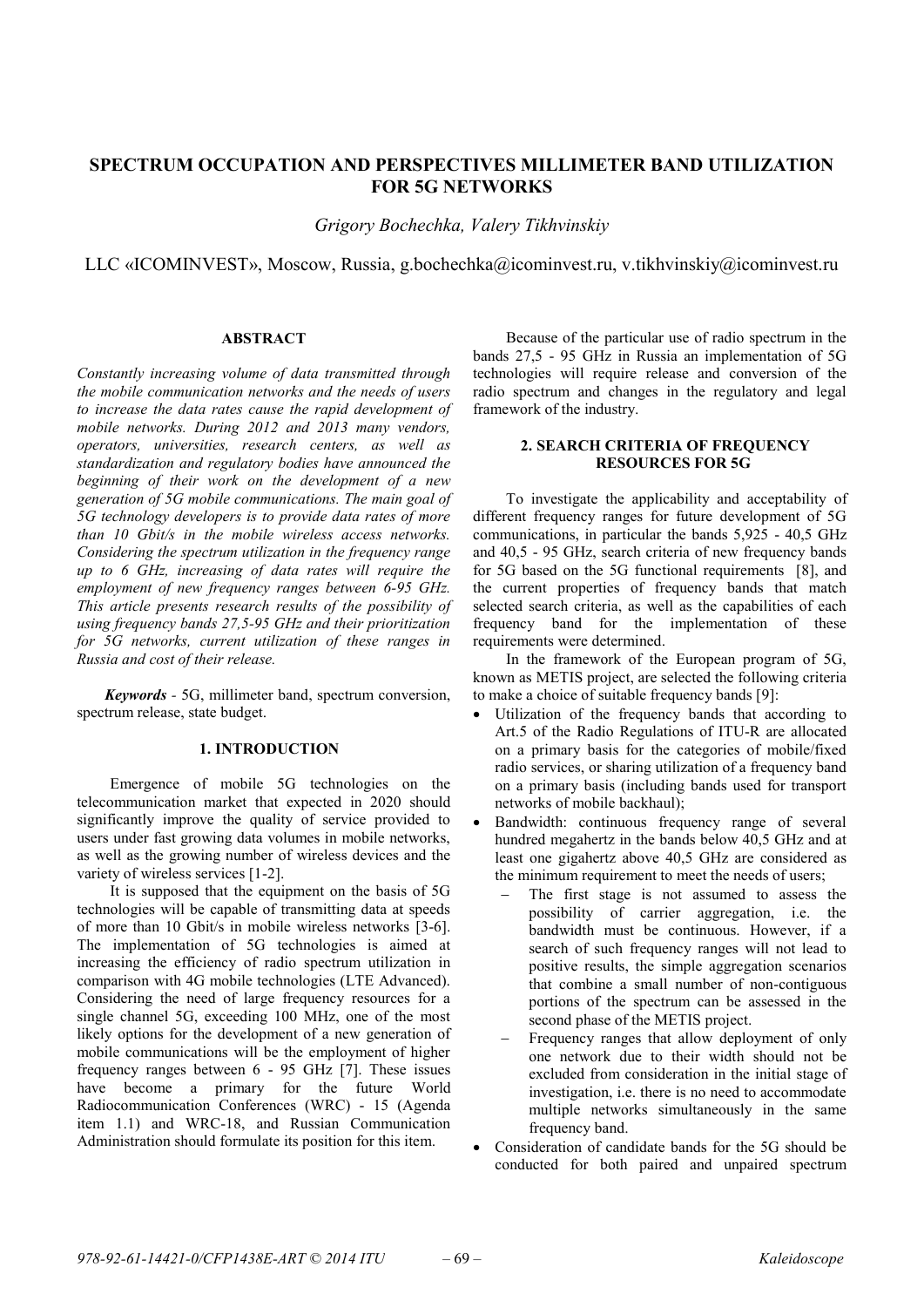(networks with frequency division duplex and time division duplex).

 Availability of the regulatory basis for the frequency bands selected for the development of 5G is considered as an additional advantage.

In the following sections of this article the current distribution and utilization of radio frequency spectrum (RFS) that can be used for the development of 5G will be reviewed. Then, most promising frequency bands, that have real possibility of use, will be considered in more detail.

## **3. CANDIDATE BANDS FOR 5G DEVELOPMENT**

Based on the criteria described above, special attention was paid to the millimeter bands, because these bands are the least loaded to date and allow to find frequency ranges from 500 MHz to 1 GHz appropriate for 5G.

Table 1 shows the analysis results of the frequency utilization in ranges from 27,5 to 40,5 GHz [8] according to the European table of frequency allocation and estimation of priorities for further studies of the frequency bands of future 5G mobile networks based on METIS design criteria.

The analysis of Table 1 shows that in the range 27,5–40,5 GHz there are four frequency bands that allocated on a primary basis for the categories of mobile/fixed radio services, which are most similar to utilization scenarios of 5G. Assessment of their current occupation by radio electronic systems (RES) of various radio services shows that one of them has a high occupation by radio-relay lines (RRL) and will be excluded from further study for the development of 5G. High priority for future research will have only one band 31,8 - 33,4 GHz. Two bands of the low part of the millimeter-wave (27,5 - 29,5 GHz and 31,0 - 31,3 GHz) received medium priority.

**Table 1**. Prioritization of frequency bands in the range 27,5–40,5 GHz

| Frequency band,<br><b>GHz</b> | Bandwidth,<br>GHz | <b>Priority</b> |
|-------------------------------|-------------------|-----------------|
| 27,5-29,5                     | 2,0               | Medium          |
| 31,0-31,3                     | 0.3               | Medium          |
| 31,8-33,4                     | 1.6               | High            |
| $36,0-37,0$                   | $0_{11}$          | Low             |

Second part of millimeter-wave range to be analyzed for the future development of 5G, was identified within 40,5 - 95,0 GHz. Assessment results of frequency bands priorities for further research of future development of mobile 5G networks based on METIS design criteria are shown in Table 2.

Assessment of the current occupation of the frequency range 40,5 - 95,0 GHz by RESs of various radio services based on researches of European Conference of Postal and Telecommunications Administrations (CEPT) showed that two of them,  $43,5 - 45,5$  GHz and  $50,4 - 52,6$  GHz have a high occupation by RRL in Europe, despite their attractive width over 2 GHz. These two bands are excluded from

further research of development of 5G networks. High priority for future research will have eight frequency bands and only one band  $40,5 - 42,5$  GHz in lower part of the range has received a medium priority.

Russian communication regulator has already established the possibility of using broadband fixed wireless access (BFWA) and fixed services in some parts of millimeter-wave range, that certainly makes it easier for utilization in future development of 5G.

| Frequency band,<br>GHz | Bandwidth,<br>GHz | <b>Priority</b> |
|------------------------|-------------------|-----------------|
| $40,5 - 42,5$          | 2                 | Medium          |
| $42,5 - 43,5$          | 1                 | High            |
| $43,5 - 45,5$          | 2                 | Low             |
| $45,5 - 47,0$          | 1.5               | High            |
| $47,2 - 50,2$          | 3                 | High            |
| $50,4 - 52,6$          | 2.2               | Medium-low      |
| $55,78 - 57,0$         | 1.22              | High            |
| $57 - 66$              | 7                 | High            |
| $66 - 71$              | 5                 | High            |
| $71 - 76$              | 5                 | High            |
| $81 - 86$              | 5                 | High            |

**Table 2**. Prioritization of frequency bands in the range 40,5-95,0 GHz

The detailed estimates of the existing regulatory permits of State Radio Frequency Commission (SRFC) of Russia [10], which determine the possibility of using millimeter-wave for various RES, showed the possibility of using considered bands for the development of 5G in Russia (Table 3). Some of these bands are used by military RESs, and will require conversion in the future.

**Table 3**. Russian regulatory permits for using millimeter band

| <b>SRFC</b>        | Frequency     | <b>Types of RES</b>          |
|--------------------|---------------|------------------------------|
| decision           | band, GHz     |                              |
| $N2$ 07-21-01-001  | $27.5 - 29.5$ | RES of BFWA (27,8285 -       |
| of 25.06.2007      |               | 28,4445 GHz and 28,8365 -    |
|                    |               | 29,4525 GHz)                 |
| $N2$ 09-03-04-2    | $27.5 - 29.5$ | Line of sight RRL            |
| of 28,04,2009      |               |                              |
| $N2$ 05-10-01-001  | $40.5 - 43.5$ | <b>RES of BFWA</b>           |
| of 28.11.2005      |               |                              |
| $N_2$ 08-23-04-001 | $40.5 - 43.5$ | RES of BFWA (42.5 - 43.5)    |
| of 26.02.2008      |               | GHz)                         |
|                    |               |                              |
| $N_2$ 11-13-06-1   | 58,25 - 63,25 | <b>RES of BFWA</b>           |
| of 20.12.2011      |               |                              |
| $N_2$ 10-06-03-2   | $63.0 - 64.0$ | RES of intelligent transport |
| of 19.02.2010      |               | systems (ITS)                |
| $N_2$ 10-07-04-1   | $71.0 - 76.0$ | Line of sight RRL            |
| of 15.07.2010      | $81.0 - 86.0$ |                              |
| $N_2$ 10-07-04-2   | $92.0 - 94.0$ | Line of sight RRL            |
| of 15.07.2010      | $94.1 - 95.0$ |                              |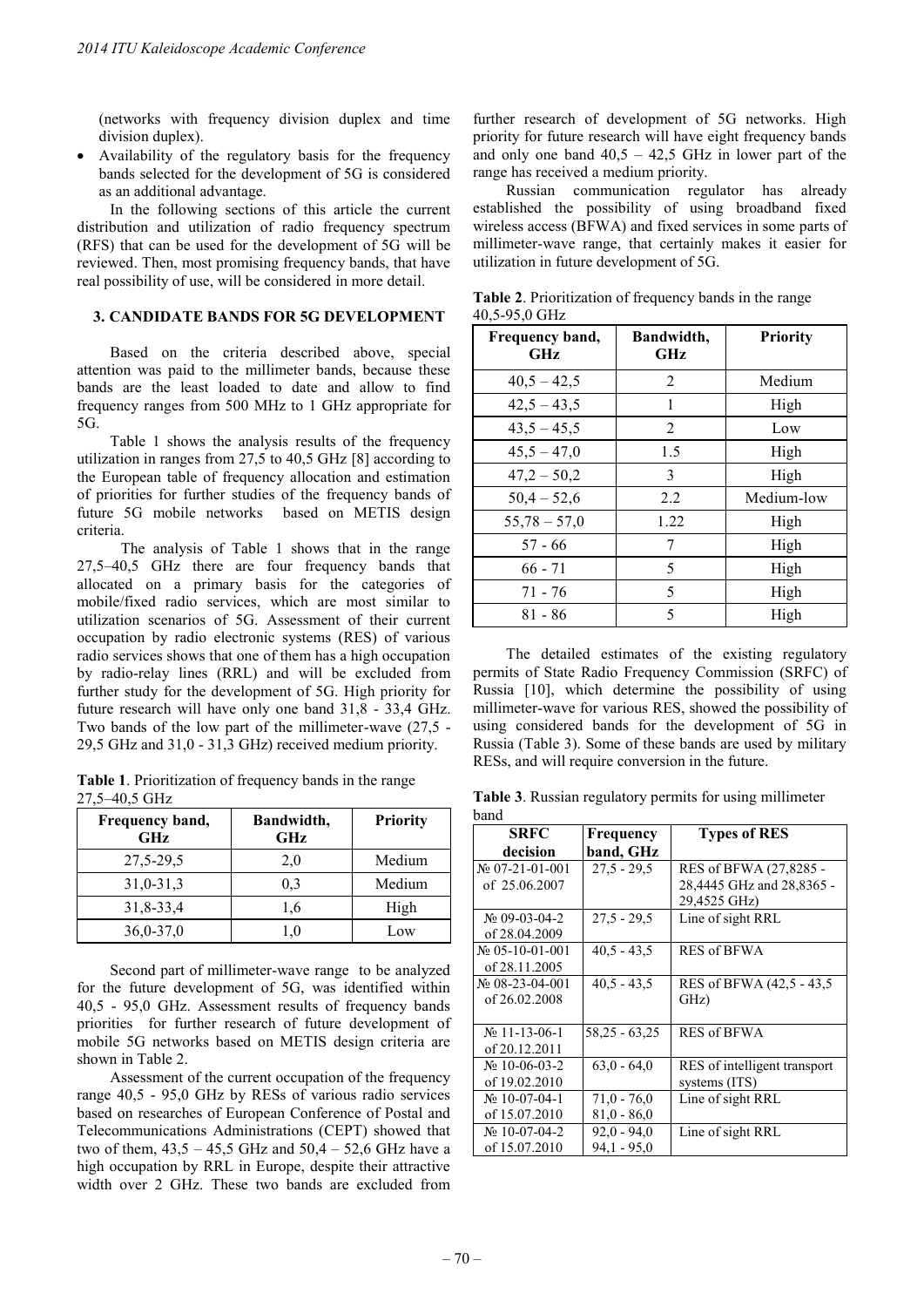Table 3 shows that regulation rules are created in Russia for all frequency bands of millimeter-wave range, marked as high priority bands for development of 5G networks, except of the band of 31,8 – 33,4 GHz**.** 

### **4. SPECTRUM RELEASE AND REDEPLOYMENT ASPECTS FOR 5G DEVELOPMENT IN RUSSIA**

The analysis of the actual spectrum utilization by various radio services in the range 27,5 - 95 GHz shows that utilization of this frequency band for development 5G will require two procedures:

- spectrum release and redeployment of civil RESs;
- spectrum conversion and spectrum release of military bands.

Currently spectrum rescheduling and release issues are resolved by interested carriers without public funds, while the conversion procedure is possible only with public funds, because the law provides the purchase of arms and military equipment only from the state budget for the armed forces and release of the frequency bands used for military purposes.

Authors' estimation of millimeter band utilization by RES of mobile and fixed-line services in Russia showed active use of these bands by operators of mobile networks 2G/3G/4G for its RRL backhaul networks, and by operators of fixed broadband access services (Table 4).

**Table 4**. Number of RES working in millimeter band in Russia

| Frequency<br>band, GHz | <b>Number of RES</b><br>of fixed service | Number of RES of<br>other services |
|------------------------|------------------------------------------|------------------------------------|
| $27.5 - 29.5$          | 312 - BFWA                               | 25 - fixed-satellite               |
| $31 - 31.3$            | $20 - RRL$                               | not used                           |
| $40.5 - 42.5$          | 262 - BFWA                               | not used                           |
| $42.5 - 43.5$          | 84 - BFWA                                | not used                           |
| $57.2 - 58.2$          | 558 - RRL                                | not used                           |
| $58.2 - 63.25$         | unlicensed band                          | no data                            |
| $71 - 76$              | $>$ 9000 RRL (TDD)                       | no data                            |
|                        | $>1000$ RRL (FDD)                        | no data                            |
| $81 - 86$              | $>1000$ RRL (FDD)                        | no data                            |

More than 1000 RES work in the band 27.5 - 66.0 GHz on the basis of individual licenses, moreover more than 11000 RRL work in the band 58.2 - 86 GHz on the unlicensed basis.

Assessing the economic costs of search and release of spectrum in the millimeter wave range, there is a need to consider the following costs:

- The cost of conducting research on each considered frequency band;
- The cost of removing and replacing spans RRL and base stations of BFWA;
- The cost of work on the organizational and technical measures in the frequency bands used by military RESs;

 The cost of spectrum conversion, including the transition to new types of military equipment and transfer of military RESs in other frequency bands.

The analysis of Table 4 shows that the release of the band 27,5 - 29,5 GHz from the RES of wireless access networks Local Multipoint Distribution Service (LMDS) technology may require from 10 to 50 million USD, based on the experience of the removal costs of RES of the Multichannel Multipoint Distribution Service (MMDS) networks in the band 2,5 -2,7 GHz. A similar level of costs may be required for the release of the bands 40,5-42,5 GHz and 42,5-43,5 GHz.

Costs for organizational and technical activities related to the redeployment of frequency assignments of RRL networks in the band 57,0 - 66,0 GHz will be from 1 to 5 thousand USD per RRL span. Considering the amount of RRLs working in Russia in this band, the total costs will be from 0,5 to 2,5 million USD. While the competition for the 5G frequencies was not held and operators have not received 5G licenses these costs for redeployment of frequency assignments can take on only the state budget.

Figure 1 shows the amounts of annual funding that are allocated by the Russian state budget on work for the conversion and spectrum release for the introduction of new radio technologies [11]. Comparison of these costs with the estimated costs for release of the spectrum in millimeter wave shows that some bands require higher funds to provide "clean bands" that may be offered on tender for granting 5G licenses. Return of state investments is only possible after the tender.

Conversion of millimeter bands from military RESs is a separate task, and was not considered in this article.



**Figure 1**. State budget costs on spectrum conversion and redeployment

#### **5. CONCLUSION**

Future implementation of 5G mobile networks in Russia may require the release of a number ranges of the millimeter band from RES of wireless access networks and fixed networks, the number of which currently estimated at more than 1000 RESs of BFWA and over 11000 RESs of RRL.